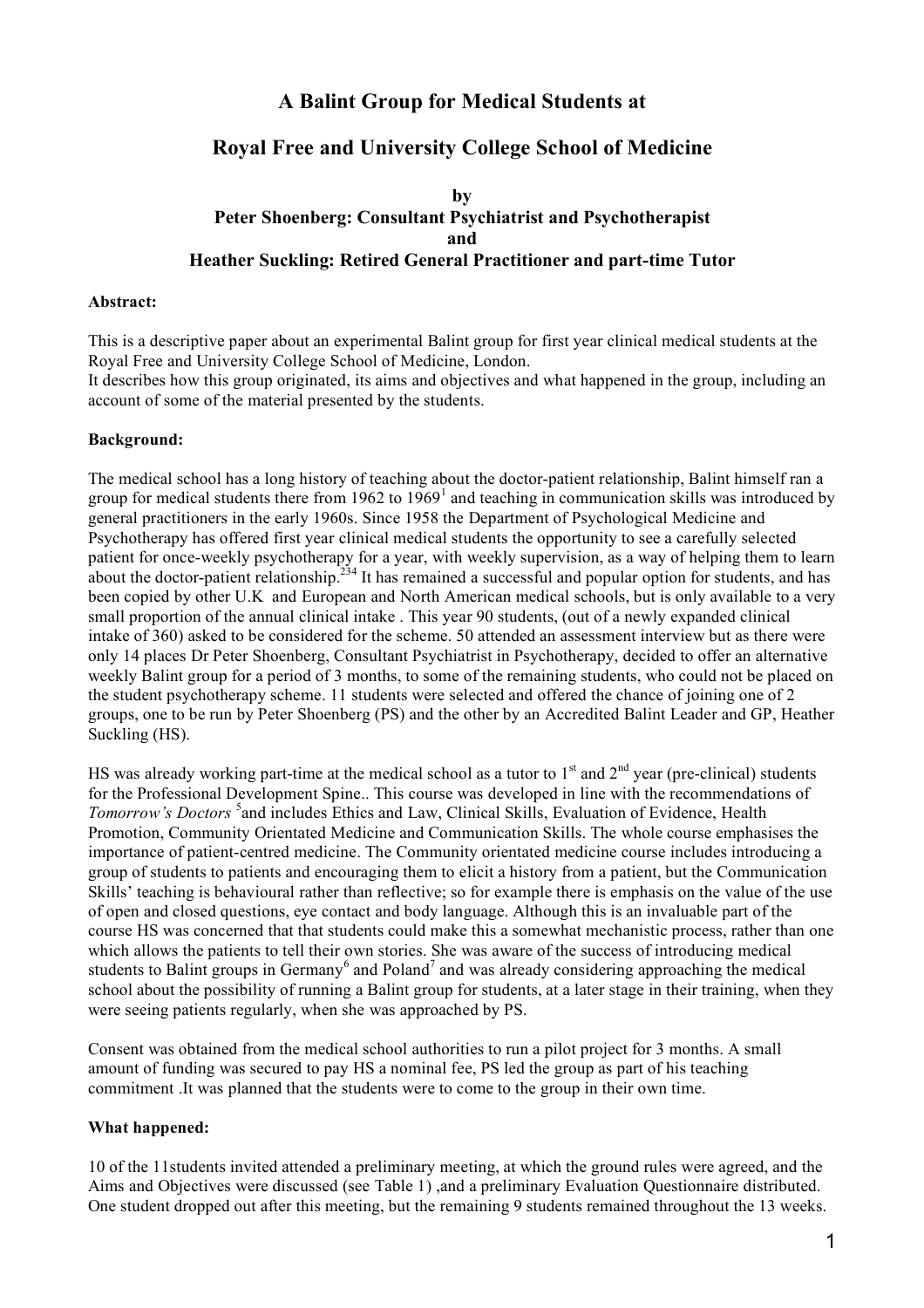The first case discussion groups were on  $6<sup>th</sup>$  January 2004. For the first 4 weeks PS and HS each took a group as arranged, but subsequently, with the agreement of the students, the groups merged and ran with the two leaders.

## **Table 1**

### **BALINT GROUP for MEDICAL STUDENTS**

### **AIMS AND OBJECTIVES:**

### **Aims of the Group Sessions:**

- 1. To provide the students with an opportunity to explore the emotional aspects of their work in a safe environment
- 2. To increase the students understanding of their patients' communication
- 3. To provide support and supervision\* for the students
- 4. To encourage the students to reflect on their work

### **Objectives:**

*After the course the students will:*

- 1. Be able to consider their clinical encounters in a new light
- **2.** Become aware of the significance of the relationship between the doctor/student and the patient
- **3.** Be able to recognise the feelings which are evoked by the interaction with the patient and be able to use these for the benefit of the patient
- 4. Become aware of the emotional meanings of patients' physical symptoms
- **5.** Be able to use the group to express and process anxieties and frustrations about their work
- **6.** Recognise the inherent value of the consultation itself
- 7. Become aware of their own limitations
- 8. Value their own humanity and personality and the effects of these on the patient

\*supervision in the psychotherapeutic sense

The students were invited to discuss encounters with patients who continued to occupy their minds. As in a traditional Balint group, the emphasis was on the relationship between the patient and the student and the emotional, rather than the clinical aspects of the consultations. Follow-up reports were encouraged and helped to provide continuity. Initially, as the students began to get to know and trust each other, there were general but important discussions about how difficult it was for the students to meet with patients, to develop their roles and to confront illness and death. Later, the discussions were on a deeper level and explored the emotions and personalities of the individual patients and their effect on their illnesses and the interaction with the students. Likewise the students recognised the effects on their own emotions and how these and their personalities affected the consultations and the outcomes for the patients.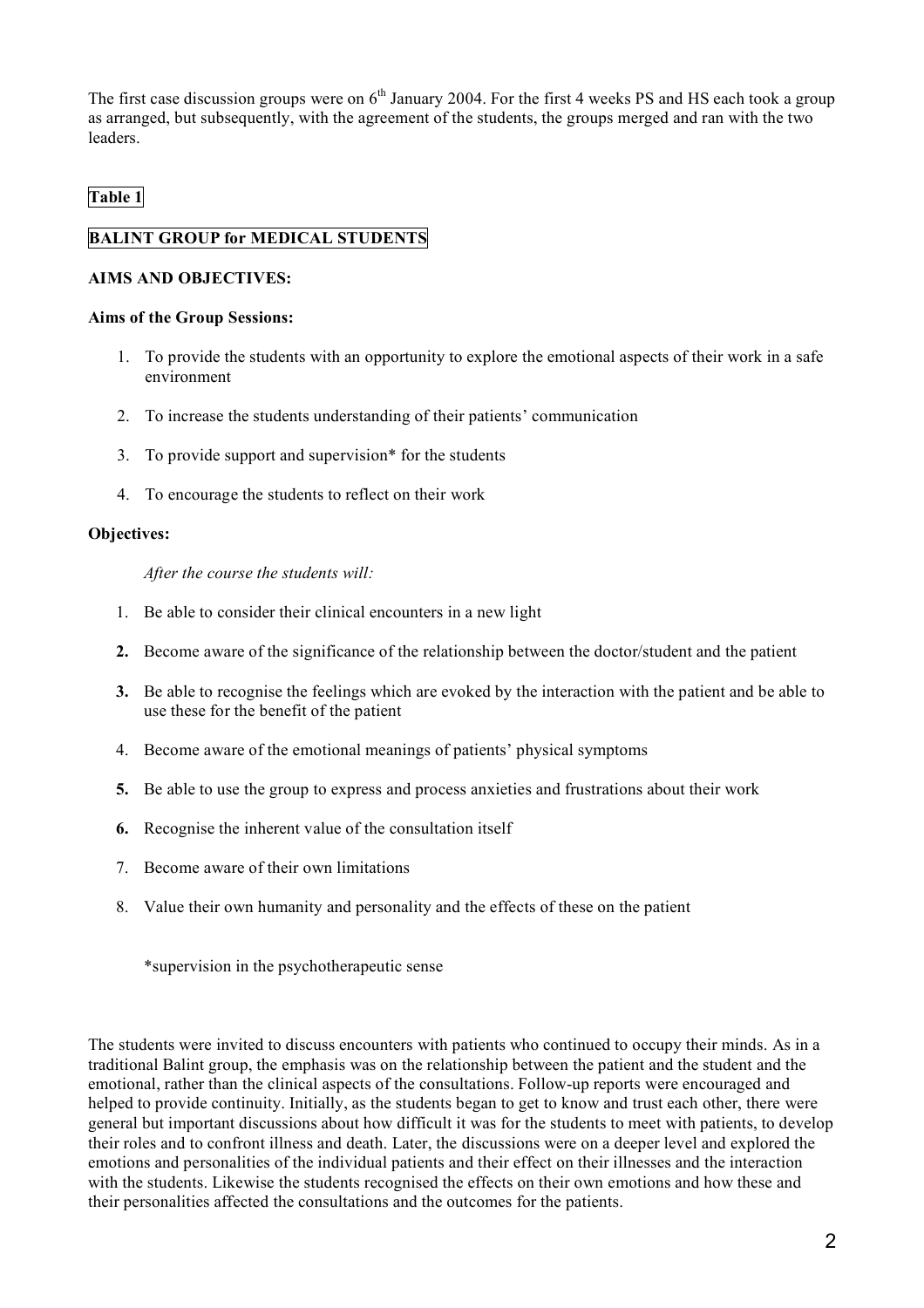A total of fifty cases were discussed in the 17 group sessions. Initially several cases were discussed briefly at each session and there was more time spent on general issues, but as students became more confident they were able to discuss individual cases in much more depth A list of themes of the cases presented was kept, but as a total of 64 themes were identified, they will not be discussed in detail here. At the end of the 3 month period the students were asked to complete a second evaluation questionnaire.

We were impressed by the honesty and openness of the students, their ability to reflect on their work, their powers of observation and their intuitive acceptance of a holistic, patient centred approach. However, not all their experiences demonstrated the positive effects of being "patient-

centred", particularly in relation to medical students. In the present climate of efficiency and limited

resources in the NHS, patients rarely stay in hospital for more than a few days and so it is

sometimes difficult for students to find patients to interview. Some patients are very ill, others are fed up with being interviewed and others want to demonstrate their right to refuse to be seen by students. One student described how he had been walking towards a patient, trying to look pleasant and encouraging, about to ask her permission to interview her when she glared at him and said:

"No! I said "no" to the students yesterday, say "no" today and will say "no" tomorrow! You cannot talk to me!" Several of the students had come across this particular patient, but they all found it upsetting although they laughed in the group, relieved to find that they were not alone.

Other examples were brought where the patients gave remarkably different stories to different students or even to the same student on different days. Whereas experienced doctors are familiar with this, it is clearly very distressing for students.

Even in the early smaller groups the students were able to share feelings with each other. One of the students talked about seeing a poor wizened old man in his eighties with severe peripheral arterial disease. She said he had been so emaciated she could see his ribs and his emaciated abdomen as he lay on the bed: he was hardly able to talk and looked like a bag of bones, with one leg amputated. She expressed how shocking it had been when his remaining leg had moved. It had all been so upsetting that she had burst into tears afterwards when she spoke to her mother on the phone. This led to a discussion about the relationship between what you see, and what you feel, and the fear that this man had aroused in her of growing old herself. This was followed by a discussion about the fear of touching patients. Another student described a patient who had come to the Casualty who was so badly burned, from being in a fire that one could not tell the colour of his skin, but all one could see was ash covering his body and how his hair was charred. The student had got ash on her skin from examining the man. It had all been very threatening and frightening. She said she had wanted to cry and realised it would be good to cry. The group expressed the view that one should be objective if one wanted to become competent.

The student who had told us the previous story now told us another one, about taking the history of a man on a cardiology ward. He had kept on interrupting her to talk about the loss of his wife, as she tried to persist with the medical history. He said, "I 'm sorry, but I want to talk about Kate". By his bedside was a picture of Kate. Apparently he had been looking after this wife with

Parkinson's disease; during this time had lost 4 stone in weight. The group wondered what the student should do, because the patient had refused to have counselling, yet he so obviously wanted to talk. Someone suggested that this student should return to him later, but what would happen if he began to talk about something the students could not handle? Another student suggested that it was best when somebody talked about something that was difficult, just to say nothing and listen. PS commented that this case showed how important the patient's emotions were, and how the student needed to have real emotions themselves, in order to be empathic.

Later, after the groups merged and when there were two leaders, the students were able to consider deeper issues. One student described her first experience of seeing a patient dying in the Casualty Department. He had died of a third heart attack: she described her surprise at the very peaceful expression on his face, which contrasted with the heart-rending screams of the relatives in the corridor and the anxieties of the Casualty doctors that they might have missed a high serum potassium.. The group discussed how this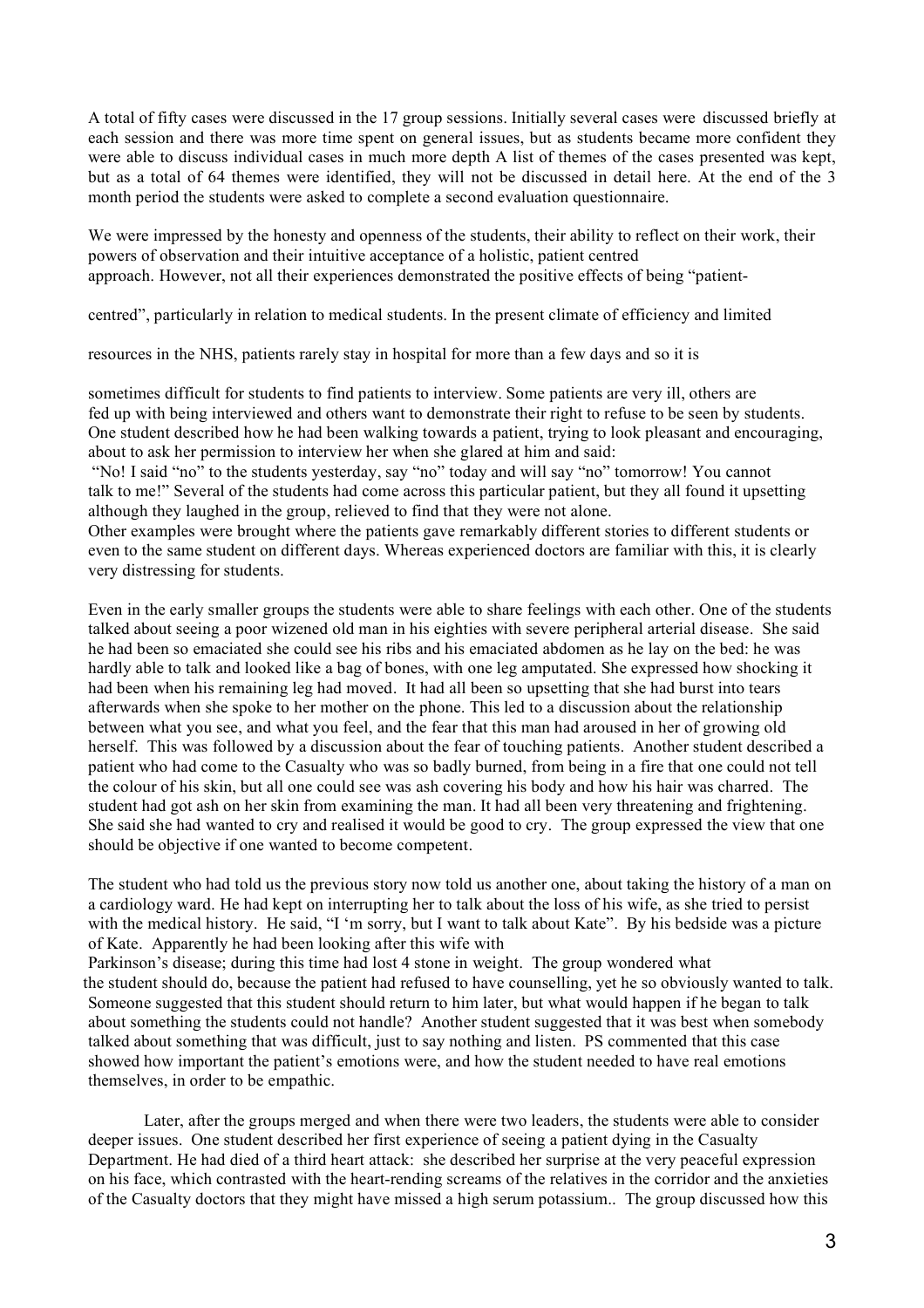first experience of seeing a death had affected the student. She denied that it had been upsetting, yet her eyes were filled with tears.

In this larger group our discussions explored the histories of patients who did not fit into the hospital system: One student described a very demanding and abusive young homeless drug addict who had wanted her to make the phone call to a Homeless Persons Unit, which she had done. But when she had demanded that she fetched some orange juice for her, the student had refused to do this, as she did not consider it to be her role. Another student presented an angry, rather litigious patient, who was convinced that the ENT surgeons, who had put grommets in her ears, had caused her to develop tinnitus subsequently. She described how the two Consultants had patiently listened to this demanding and aggressive patient, yet she still had not been satisfied, even when they had offered to take the grommets out. The students talked about why people were angry, why they were hypochondriacal: one student suggested that it might be to do with a private unhappiness with perhaps a broken marriage in the background.

Another student described a case of a woman who came to an incontinence clinic complaining that she became incontinent of urine only when she passed a certain building. We all agreed that this might be a psychosomatic case, where one had to take into account the patient's personality as well as their illness.

In another session a student described the story of a man who had already had a coronary by-pass, who was now presenting with unstable angina pectoris. In the doctor's notes the social history only recorded "lives with wife", but the student had allowed him to tell his story. The patient had told her that his wife was becoming increasingly frail. He had wanted to move from their house, which he felt was much too big, but the wife had not wanted to move. On the day of his admission to hospital the weather had been very cold, he had been busy all day, and then he had had a very heavy meal, after which he had to do the washing-up on his own. It was then that his angina had come on. He had ignored it for one and a half hours before feeling able to call for help. The student commented that the doctors had seemed only to be interested in the medical problems, when in this case it was clear that this man's social and personal circumstances were so relevant. Another student said that in the Care of the Elderly department, the psychosocial situation of the patient was always considered carefully and another said that general practitioners also tend to consider the whole patient more than hospital doctors and are aware that they need to consider the patient's beliefs and expectations.

The ensuing groups included discussions of patients with dementia and facial disfigurement, and how doctors dealt with these frightening and painful situations. Other groups focused on patients who were difficult historians, or who were devious with the student. The students wondered if it was because they *were* only students, after all. In one group, a student described a young patient with ulcerative colitis who said he preferred to talk to her, rather than the doctors, because she was nearer his age. She had found the closeness in age a challenge. Two students said they preferred to be with younger people, but another student said he preferred older patients with whom he felt safer.

A recurring theme was the problem the students had in finding patients with whom they could spend enough time to listen to their personal story, as well as obtaining a systematic medical history. Often there were so few patients that they interviewed patients in pairs. Often they would say that they were "only students" who "were in the way" and sometimes considered a nuisance by both patients and staff. Inevitably this feeling reduced their confidence.

After thirteen weeks the group came to an end. The students said how much they had appreciated being given time to talk about their work with patients, to hear other people's views, and that this had given them a fresh outlook and helped them to see things in a new light. They said it had been a revelation to realise that they, as students, could be useful to patients, and that it had stopped them feeling so alone with difficult problems. They also said that it had emphasised the need for them to listen to the patients stories and had increased their confidence, so they did not feel obliged to constantly bring the patient back to the purely medical problem

#### **CONCLUSION**

In contemporary medical culture remarkable scientific discoveries have radically improved the treatment of many life-threatening diseases; so that everyone's expectations are much higher .The failure to cure is too easily seen to be the fault of the doctor, and the obsession with health targets and reduction of waiting times for patients to be seen, has often been at the expense of time spent in listening to the patient. The culture of